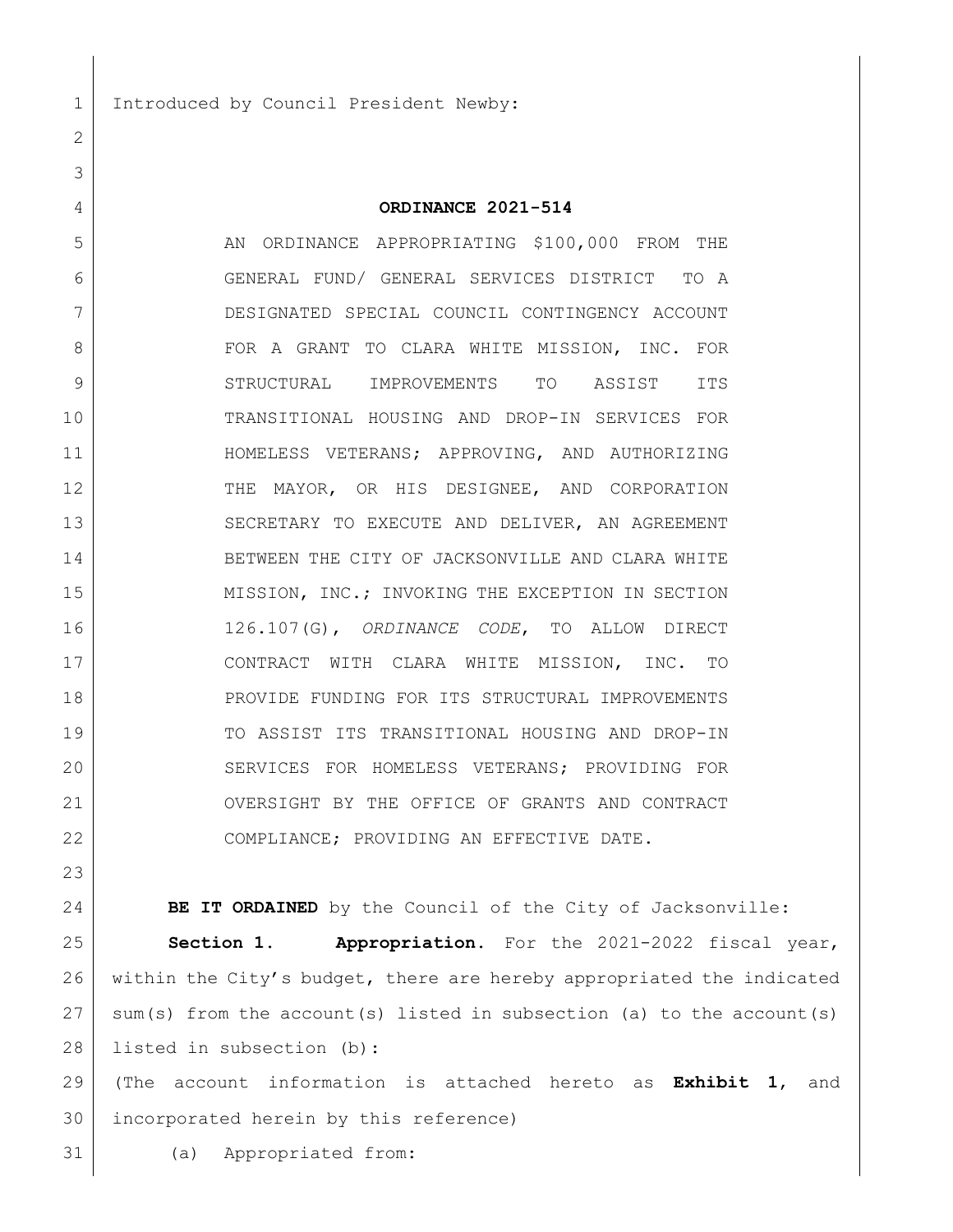1 See attached **Exhibit 1** \$100,000 2 (b) Appropriated to:

3 See attached **Exhibit 1** \$100,000

 (c) **Explanation of Appropriation -** The funding above is being appropriated from the General Fund/ General Services District to a Designated Special Contingency Account for Clara White Mission to provide funding for capital 8 | Sumprovements needed to assist it in its Transitional Housing and Drop-In Services for Homeless Veterans Program.

 **Section 2. Purpose.** The purpose of the appropriation in Section 1 is to provide funding to Clara White Mission, Inc. for capital improvements needed to the men's residence and drop-in center facility at 613 West Ashley Street (Clara White Mission) and will include structural improvements of roof replacement, plumbing upgrades and the replacement of a security gate protecting outdoor residential spaces, as more fully described in **Exhibit 2** attached hereto.

 **Section 3. Agreement approved and execution authorized.** There is hereby approved, and the Mayor, or his designee, and Corporation Secretary are hereby authorized to execute and deliver, the Funding Agreement between the City of Jacksonville and Clara White Mission, Inc., in a not to exceed amount of \$100,000 for the 2021-2022 fiscal year to be disbursed on the basis of charges for materials and improvements related to the capital improvements 25 | needed, subject to the terms, scope and conditions more fully described in **Exhibit 2** attached hereto (the "Agreement").

 **Section 4. Invoking the exception to Section 126.107(g), Ordinance Code.** The City is hereby authorized to procure the use of the professional services of Clara White Mission, Inc., to provide funding for capital improvements to assist its program for the Drop-In Center, located at 613 West Ashley Street (Clara White Mission).

 $- 2 -$